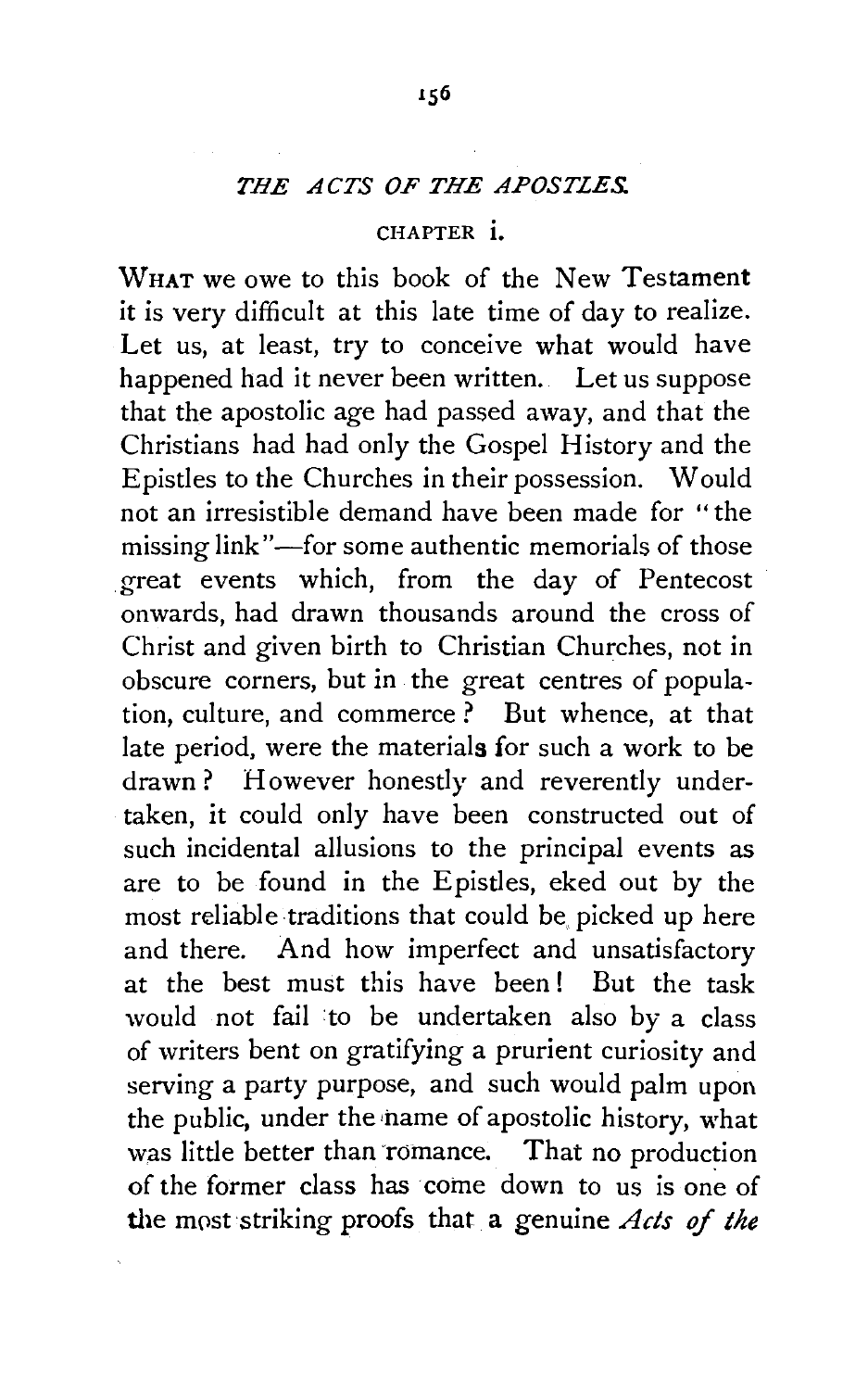*Apostles,* issued during the lifetime of the apostles themselves and accessible to all, was known to every one, and felt to supersede the necessity of any other, while the apocryphal "Acts of the Apostles" (such as the "Acts of Paul and Thecla," "of Barnabas," "of Andrew," "of Thomas," "of Peter and Paul," "of Andrew and Matthias," with the "Clementine Homilies" and " Recognitions") may shew what wretched stuff in the shape of apostolic history would alone have come down to us but for that inestimable book which in this and some following papers is to engage our attention.<sup>1</sup>

This book, then, is the indispensable and invaluable link of historical connecticn between the Gospels and the Epistles-the proper sequel to the one and the proper preface to the other. In the Gospels we see the corn of wheat falling into the ground and dying; in the Acts we see it bringing forth much fruit. In the one we see Christ laying the foundations of the Church ; in the other we see that Church rising into visible existence, first among the Jews of Palestine, next among those of the Dispersion and the Gentiles among whom they lived, until it gained a footing in the metropolissweeping majestically from Jerusalem to Rome. Without this book many things in the Epistles would be obscure if not unintelligible, while some would seem contradictory. But presupposing, as the Epistles everywhere do, the historical circumstances

<sup>1</sup> Our object being expository, we must refer the reader for satisfaction on all questions touching the authenticity and canonical authority of this book, its sources of information, its chronology, and such like topics, to the Introductions either to the New Testament in general or to this book by itself.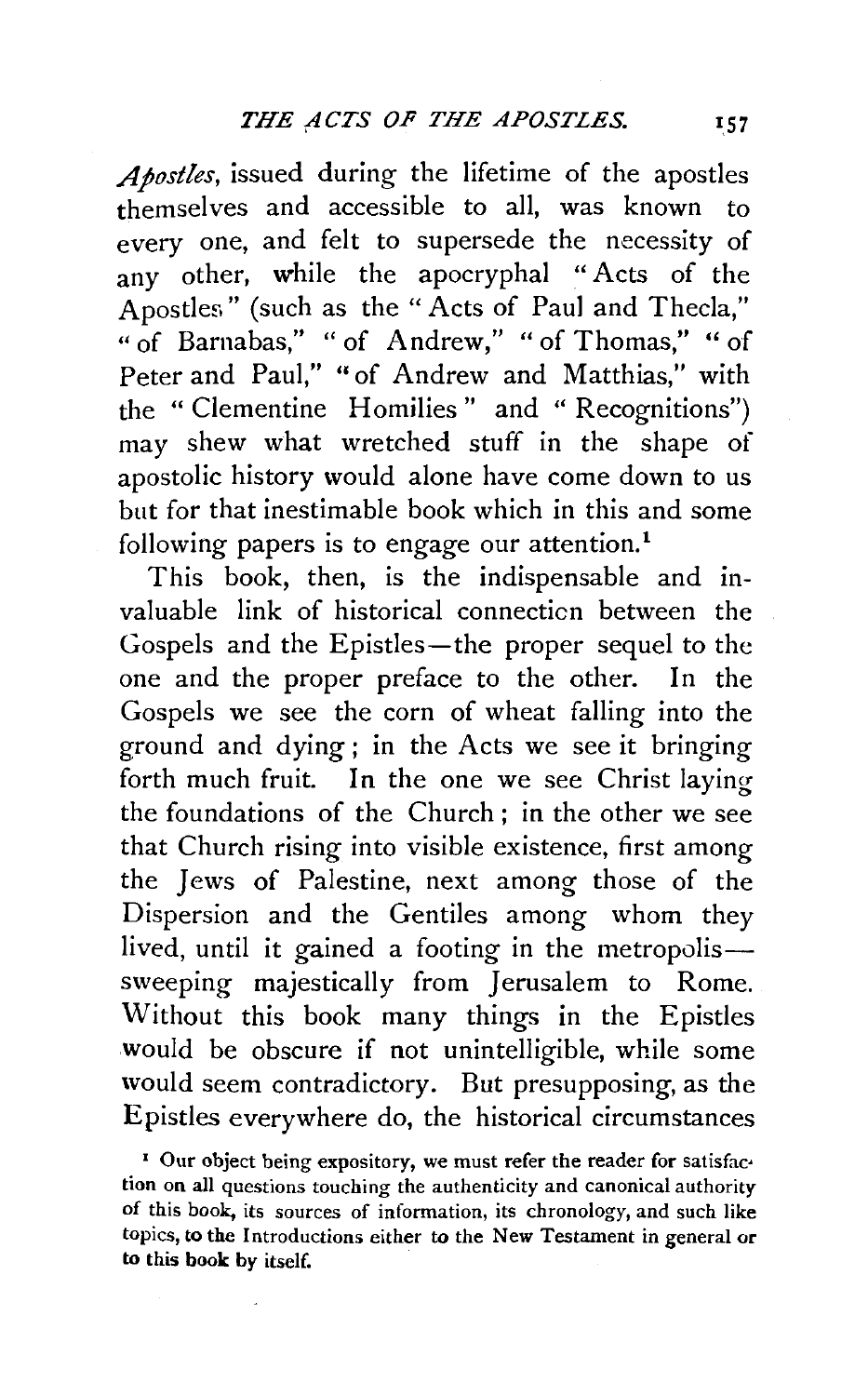of the persons addressed, and from these deriving much of their point and nearly all their freshness, we find in this Book of Acts just that key to those allusions which enable us both to understand and enjoy them.

But valuable as it is historically, this Book of the New Testament is of no less value, perhaps, theologically and ecclesiastically. Instead of a ready-made theological system, propounded alike for the acceptance of all, we see here only the simplest elements of Christian truth at first proclaimed - in one aspect to the Jews, and to the Gentiles in another, just as their very different antecedents naturally demanded ; and in place of a prepared ecclesiastical platform erected at once wherever the Gospel took root, it is only in the most rudimental sense, and as occasions arose requiring it, that steps were taken to consolidate into visible societies the baptized disciples.

To one other feature of this book we may here a'dvert. though more properly belonging to the head of Introduction, as we may have occasion to refer to it in the course of these papers ; we mean its remarkable *omissions.* In a narrative covering a space of at least thirty years it is not easy to see why some things are related with such fulness of detail, while other things, apparently not less important, are recorded either very summarily or not at all. Take, for example, the visit which St, Paul paid to Arabia shortly after his conversion and before his first visit as a Christian to Jerusalem (Gal. i.  $17$ ) : of this we have no mention in the Acts, nor is a word said of his labours from the time when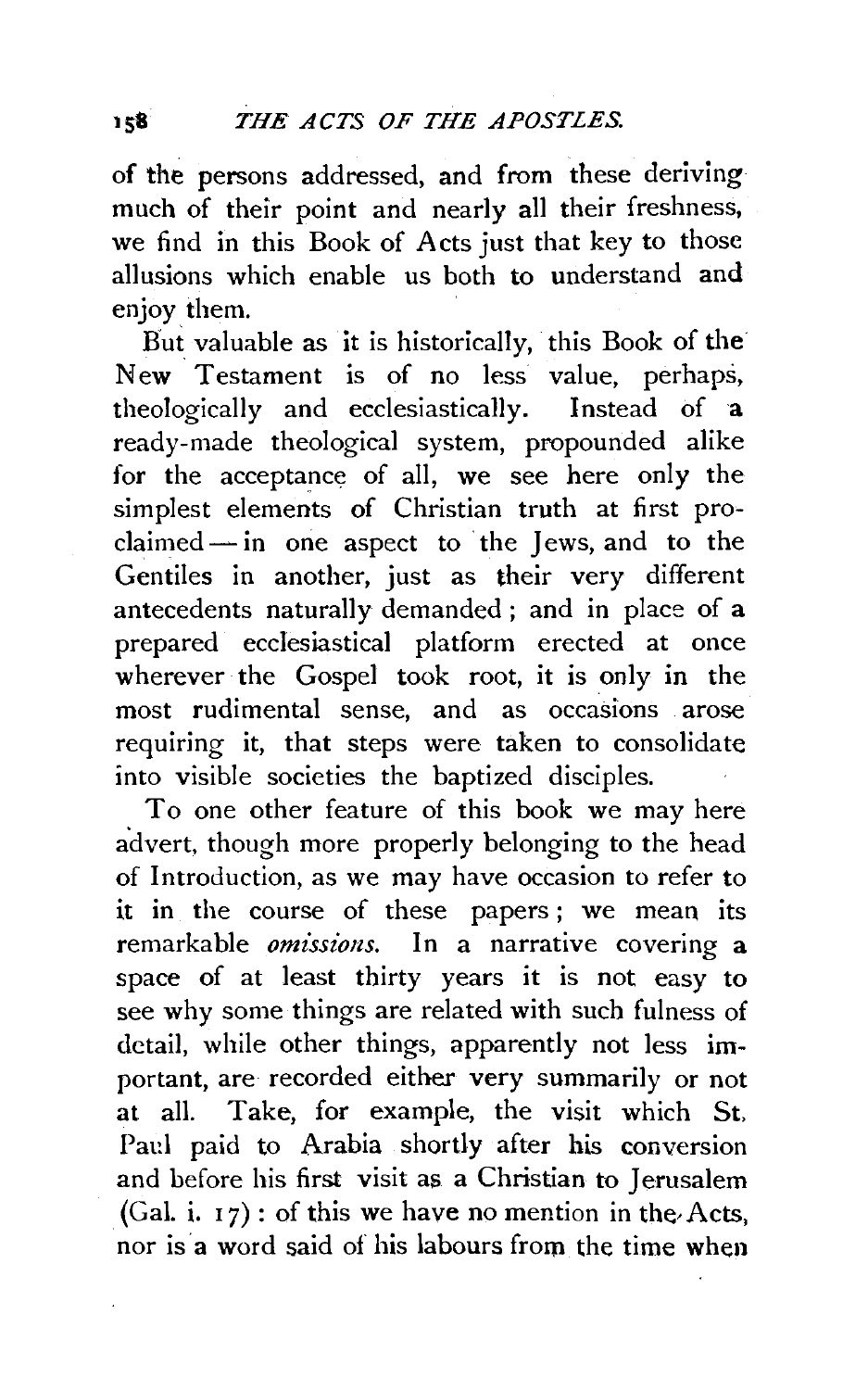he had to fly for his life from Jerusalem to Cæsarea, and thence to Tarsus, until the time when Barnabas, overworked at Antioch, went to seek him out at Tarsus to labour with him (Acts ix. 30, xi. 25, 26). Again, we know that the Churches of Galatia were founded by Paul (Gal. iv.  $13-19$ ). But much as we could have desired to have the particulars of this most successful preaching tour-throwing light, as they would have done, on the religious character and condition of the heterogeneous population of that region (Phrygian, Greek, Celtic, Jewish, and Roman)—all the information we have in the Acts is in two clauses, the one telling us that he " went over" that region (xvi. 6), the other that he did so "in order to strengthen all the disciples" (xviii. 23). In Acts xxi.  $I-3$  we have only the briefest record of a period in the Apostle's lite, which, from the Epistles, we know to have been peculiarly rich in instructive details. In Rom. xv. 19 he says, "From Jerusalem and round about unto Illyricum I have fully preached the Gospel of Christ." Perhaps the confines of this latter region were reached at the time mentioned in Acts xx. 1, 2, where, referring to Macedonia, it is said that '' when he had gone over those parts, and had given them much exhortation, he came into Greece;" but of all this no details whatever are given. In a word, who that reads the impassioned relation which he gives, in 2 Cor. xi. 23-33, of the protracted sufferings and perils of every kind which he underwent in the course of his missionary life-and this long before it closed-can fail to, see how scanty a record of all this we have in the Acts of the Apostles? But whatever may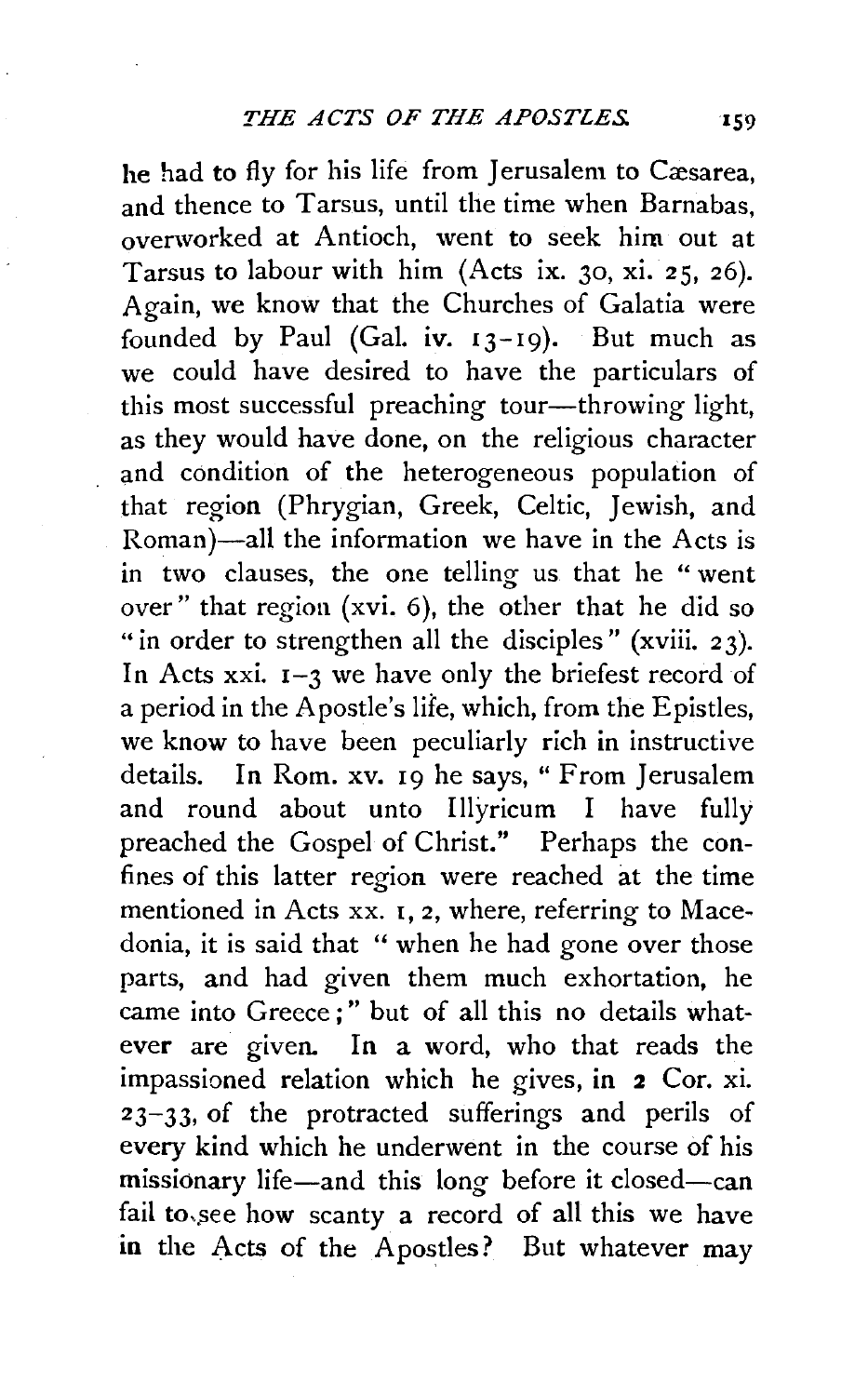have been the reason for these omissions and abbreviations, one thing is clear, that to have recorded every act in the ministry of the Apostles in full would have swelled the book much beyond its present dimensions, and in all likelihood would not have added proportionately to its utility as a portion of the New Testament.

With these introductory remarks we proceed to trace, in the form of exposition and with this book for our guide, the rise of the Christian Church in its leading stages and outstanding features.

Our historian had so concluded his "former treatise" that no one could from it alone have been sure whether our Lord had not ascended to heaven on the evening of the very day of his resurrection. If any such impression were taken up by his readers he here superabundantly corrects it, telling us (and he alone does so) that He was seen by them for the space of forty days after his resurrection; from which we learn that just ten days elapsed between his ascension and the great Pentecostal day. Among other instructions which He gave them in the course of those forty days He charged them not to depart from Jerusalem, but to "wait for the promise of the Father," for "ye shall be baptized with the Holy Ghost not many days hence," and "ye shall receive power after that the Holy Ghost is come upon you, and ye shall be my witnesses both in Jerusalem and in all Judæa, and in Samaria, and unto the uttermost parts of the earth." So after his ascension—which they watched with a gaze so rapt and fixed that they had to be torn from the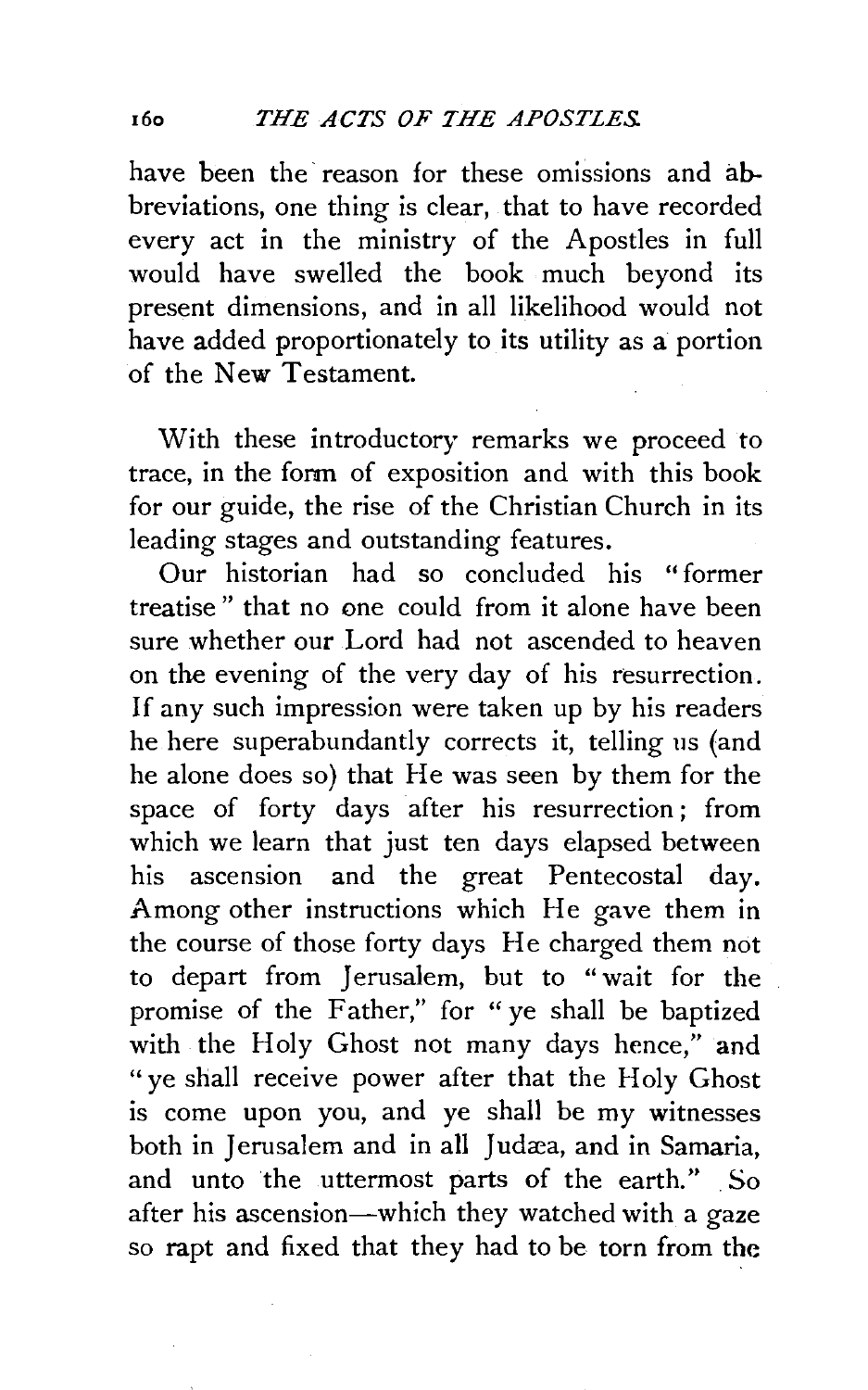spot by the gentle rebuke of two of the shining attendants on their Lord as He went up, who seem to have lingered behind for that very purpose— " they returned to Jerusalem and went up" (not "into *an* upper room," as our Version renders it, as if only to indicate the nature of the place, but) " into *the*  upper room." That very "upper room" it doubtless was where, with the Twelve, their Lord had kept his last Paschal feast, and, with the Eleven, had instituted the feast of the Supper-a spot to them inexpressibly sacred, and in their minds associated with recollections never to be forgotten. There the Eleven "abode," says the sacred historian, meaning that there they were to be found, holding their stated meetings and spending nearly all that anxious period of ten days. But along with them there were "certain women, and Mary the mother of Jesus, and his brethren, the number of the names together being about a hundred and twenty.''

What a contrast was then presented, if only there had been eyes to take it in, between the unattractive spot where stood that upper room, with its lowly roof, its bare walls, its rude furniture, its humble occupants, and the august scenes which had hallowed and irradiated it but a few weeks before, and those very different, those astounding scenes of which it was to be the theatre "not many days hence"-scenes of which the Church, and even the world, have ever since been reaping the blessed fruit, but will not have fully reaped till time shall be no more. Those ten days may fitly be called

THE WAITING TIME.

And what were its characteristics ?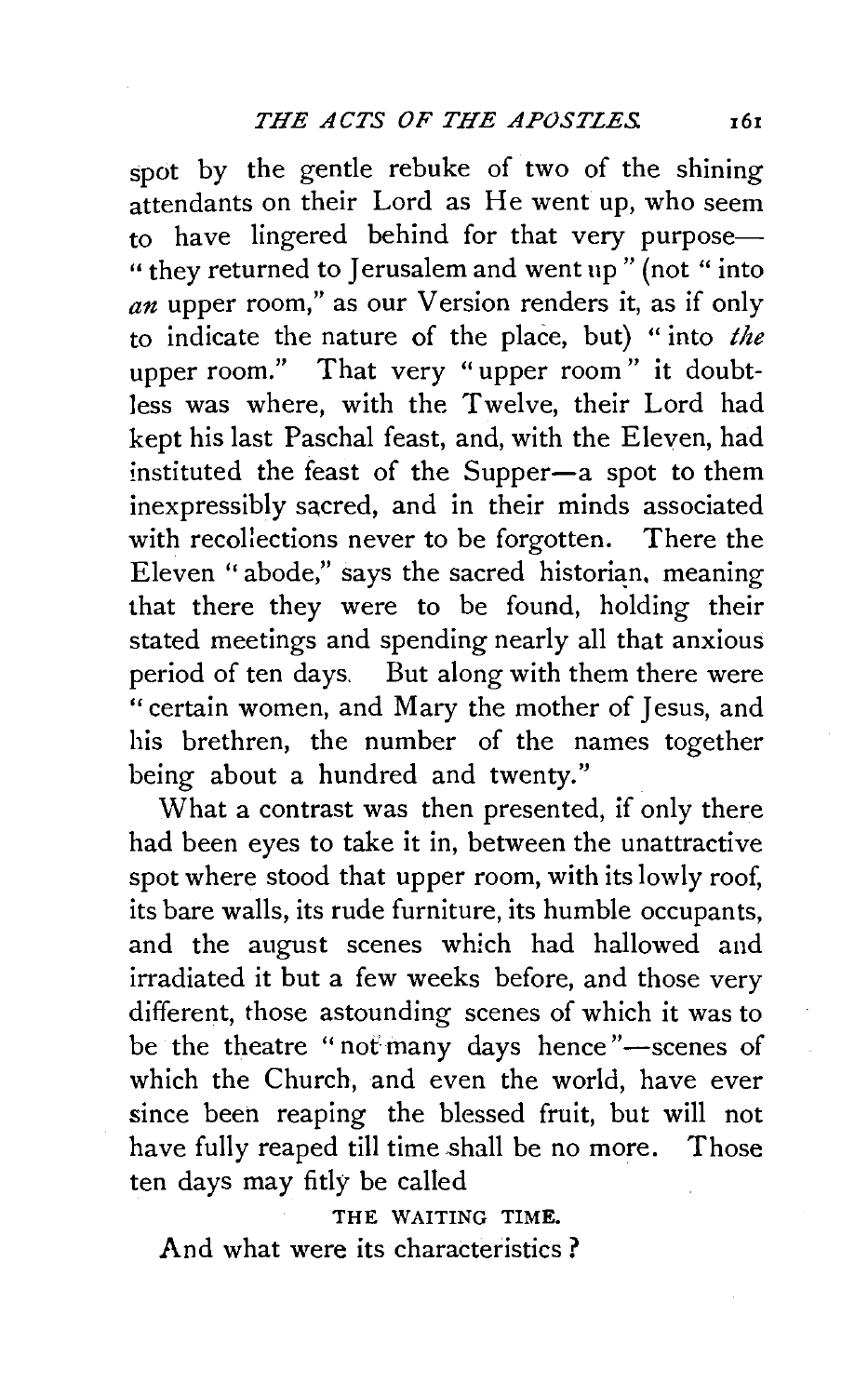I. It was a transition- period. It stood midway between Christ's work on earth, now completed, and the yet unopened work of the Spirit from heaven. · In the history of Redemption, the first, the preparatory, chapter closed on the day of the Incarnation of the Son of God, or rather on "the day of his shewing unto Israel." A long, dreary, chequered period that had been, but it was succeeded by one in all respects the reverse-brief, bright with heaven upon earth, and, though ending tragically, in a sense unknown to human history, bringing life and immortality to light through the darkness and death of the Cross. But it was reserved for "the Spirit of all grace " to make this good in the souls of men ; and, with a view to this, the Dispensation of the Spiritthe third and last chapter in the history of Redemption upon earth-was now about to open. But ere the curtain should be drawn which was to disclose this new state of things, a breathing-time of "ten days" was, in the wisdom of God, permitted to take place. It was like the "silence in heaven, about the space of half an hour," between the breaking of the Apocalyptic" seals" and the appearance on the stage of the seven angels, with their "trumpets" of war. But how was this period spent ? Well,—

2. It was a time of felt need. The Eleven were told that they were to be their Master's witnesses in Judæa and Samaria, and to the end of the earth; and yet they had, up to this time, no clear comprehension of the Tale they were to tell, while they could not but feel that they had neither position, culture, 'nor influence to move the world, and not one ground to hope for success save in their assurance of the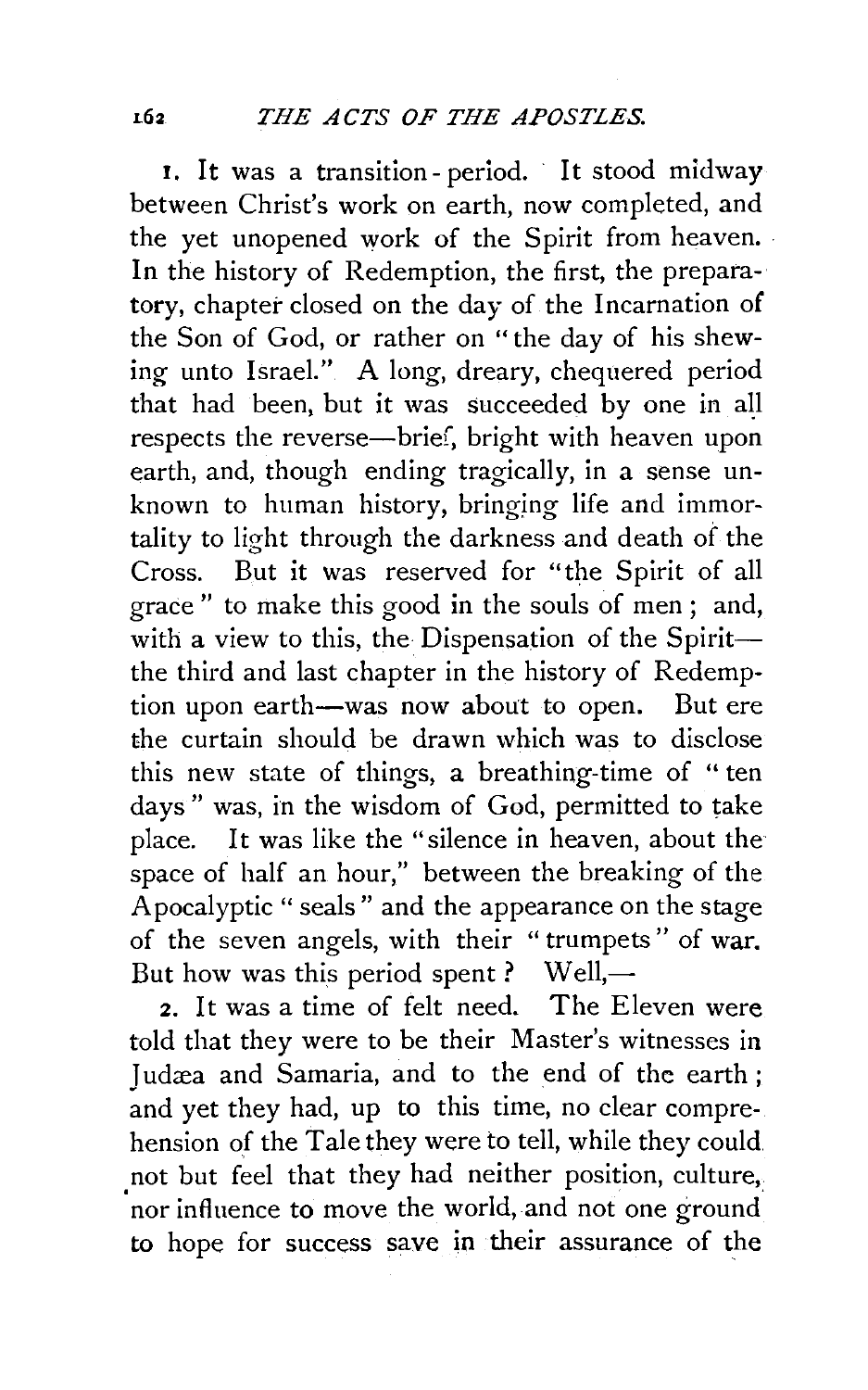truth of their Story, and the help which they might receive from above in the telling of it. As they thought of this, what sinkings of heart would be apt to come over them, and what a tendency to shrink from such a work altogether. These feelings, instead of being lessened, would rather be intensified; as day after day found them in the upper room, but for some counteractive. But there was more than one such.  $For -$ 

3. It was a time of expectancy. How often would they recall, and find it indispensable to recall, such words as these: "Behold,  $\overline{I}$  send the promise of my Father upon you;" "Ye shall be baptized with the Holy Ghost not many days hence." Ill as they would understand what that promise meant, yet being peremptorily charged not to stir from Jerusalem till it was fulfilled, they could not but hope that it must mean something which, if it did not dispel all their fears, would qualify them in a way to them unknown for their arduous mission. But it was no time of silent waiting, for,—

4· It was a time of prayer. " These all" (says the historian) "with one accord continued stedfastly in prayer." And who can have any doubt about what would be the burden of those prayers? Methinks, had one listened, he might have heard them saying, "We are poor and needy, yet the Lord thinketh on us. For didst Thou not say to us whilst Thou wast yet with us, 'I will not leave you desolate, I will come to you.' Desolate truly we are without Thee, Lord ; yet surely Thou art here, and wondrous is our sense of nearness to Thee. Haply this is that which Thou saidst, 'Yet a little while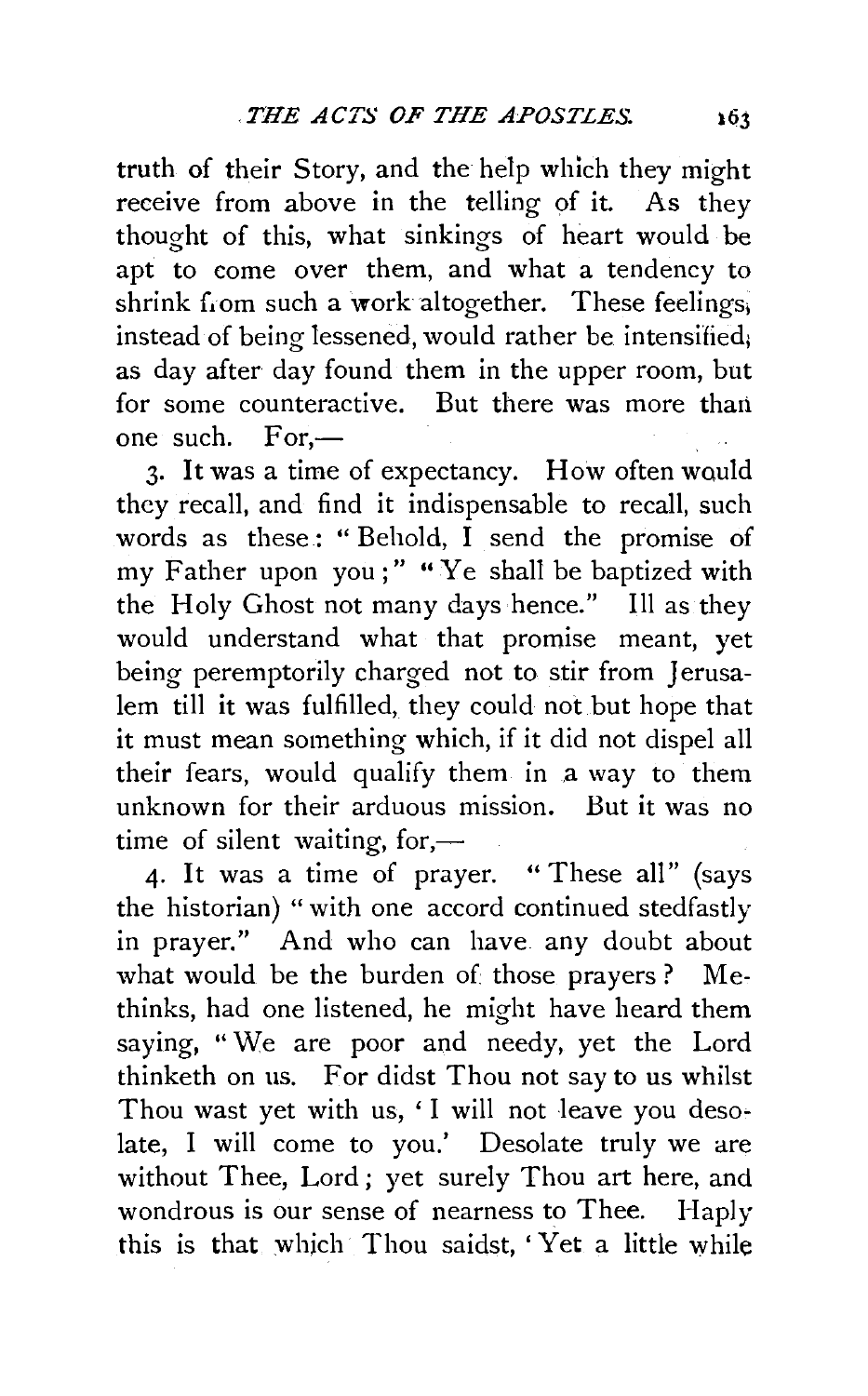and the world seeth me no more, but ye see me ; because I live, ye shall live also.' But that *'power*  from on high '-what is it, Lord ? If we must 'be endued with it' ere we know it, we bow in submission, but long for light ; and if when it comes—that 'gift of the Holy Ghost'—we shall then comprehend our message, and have courage. to proclaim it, and power to bring all nations to the obedience of faith, we are ready to say, in spite of all our feebleness, Here are we, send us." But besides this, $-$ 

4· It was a time of fraternal conference. For as they could hardly pray on without intermission from beginning to end of each meeting—these meetings extending over the greater part of each day-it seems only reasonable to assume that the inter· vals would be filled up by free interchange of recollections and reflections on the astonishing events and thrilling scenes in the earthly life of their now glorified Lord, and the encouragements thence arising. How eagerly, when called on in these intervals, would one and another stand up to tell what they had witnessed on this occasion and that ; and how would some, of quicker memory than others, recall much that fell from the lips of Him who spake as never man spake : the women, too, who were honoured to go up and down with Him in Galilee and minister to Him of their substance, could they altogether hold their peace on such occasions, as 'their hearts glowed with memories of those scenes ? And as all the incidents would be caught up and turned into materials for praise and encouragements to prayer, surely there would be no want of varied interest in each successive meeting. And since, in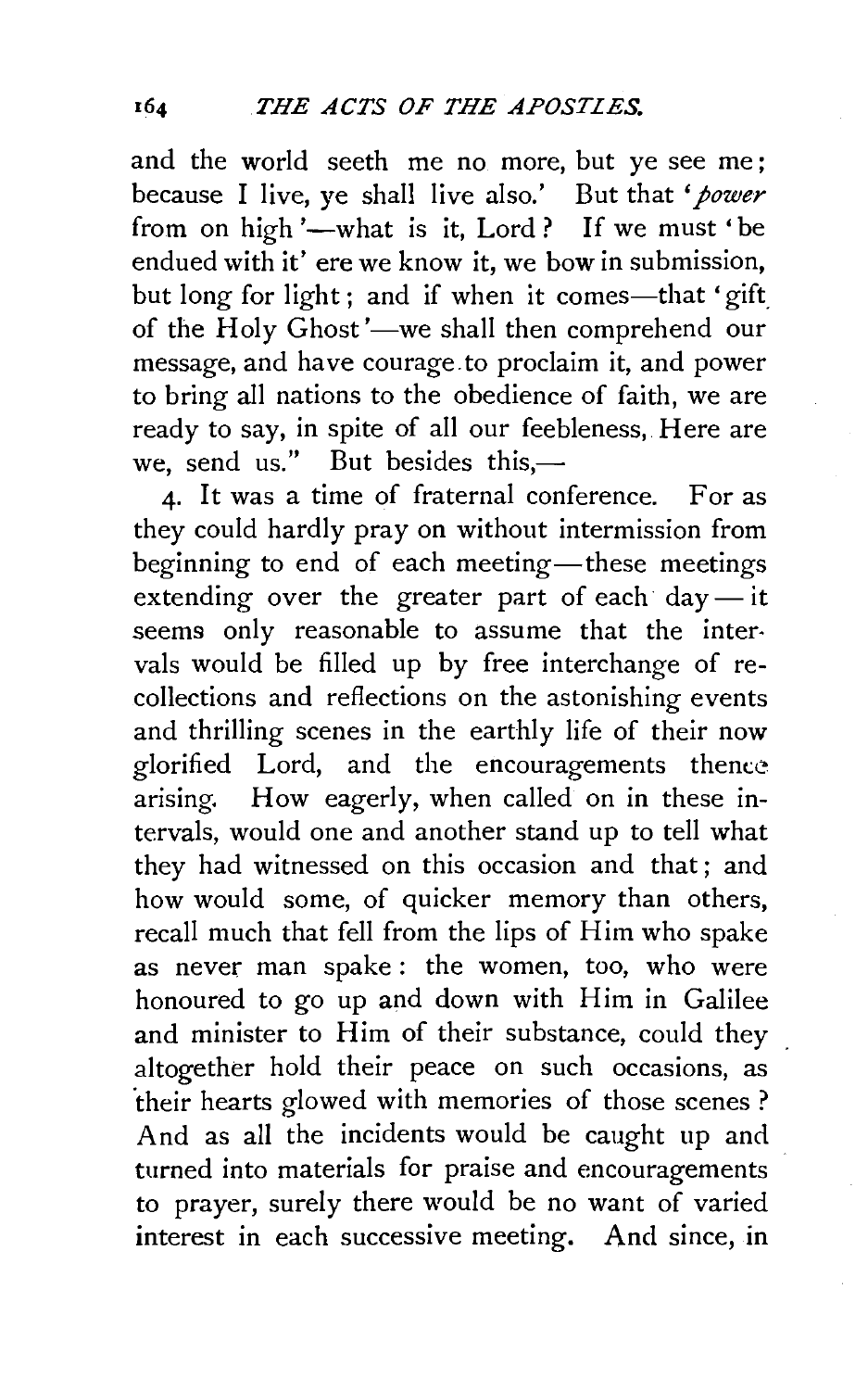appointing a successor to Judas, he behoved to be one" who had companied with them all the time that the Lord Jesus went in and out among them, beginning from the baptism of John unto that same day that he was taken up from them," may not the two who were selected as possessing these qualifications-Joseph, called Barsabas, and Matthias-have only shewn themselves to be disciples of such old and worthy standing by addresses delivered by them on one of those occasions, recalling the incidents that first drew them to their common Lord ? But this suggests one other feature of these meetings. They were not wholly spent in waiting and praying and exchanging recollections and reflections.  $\dot{For}$ —

5· It was also a time of action. On one of those days Peter-now fully restored, and, as originally designed, taking the lead-rose and explained to the assembly why the vacancy amongst the Twelve, which the fall of Judas had created, behoved to be filled up; and having pointed out the qualifications required, he left it to themselves to select one or more of their number whom they might lay before their enthroned Lord for his approval. Two were accordingly fixed on, over whom, after solemn ,prayer, lots were cast ; and the Divine will in the matter being thus sought, he on whom the lot fell " was numbered with the eleven apostles." This left nothing to be done and nothing to be desired, save that descent of the promised Spirit which was to give birth to the Church of Christ, and open up a new era in the world's history.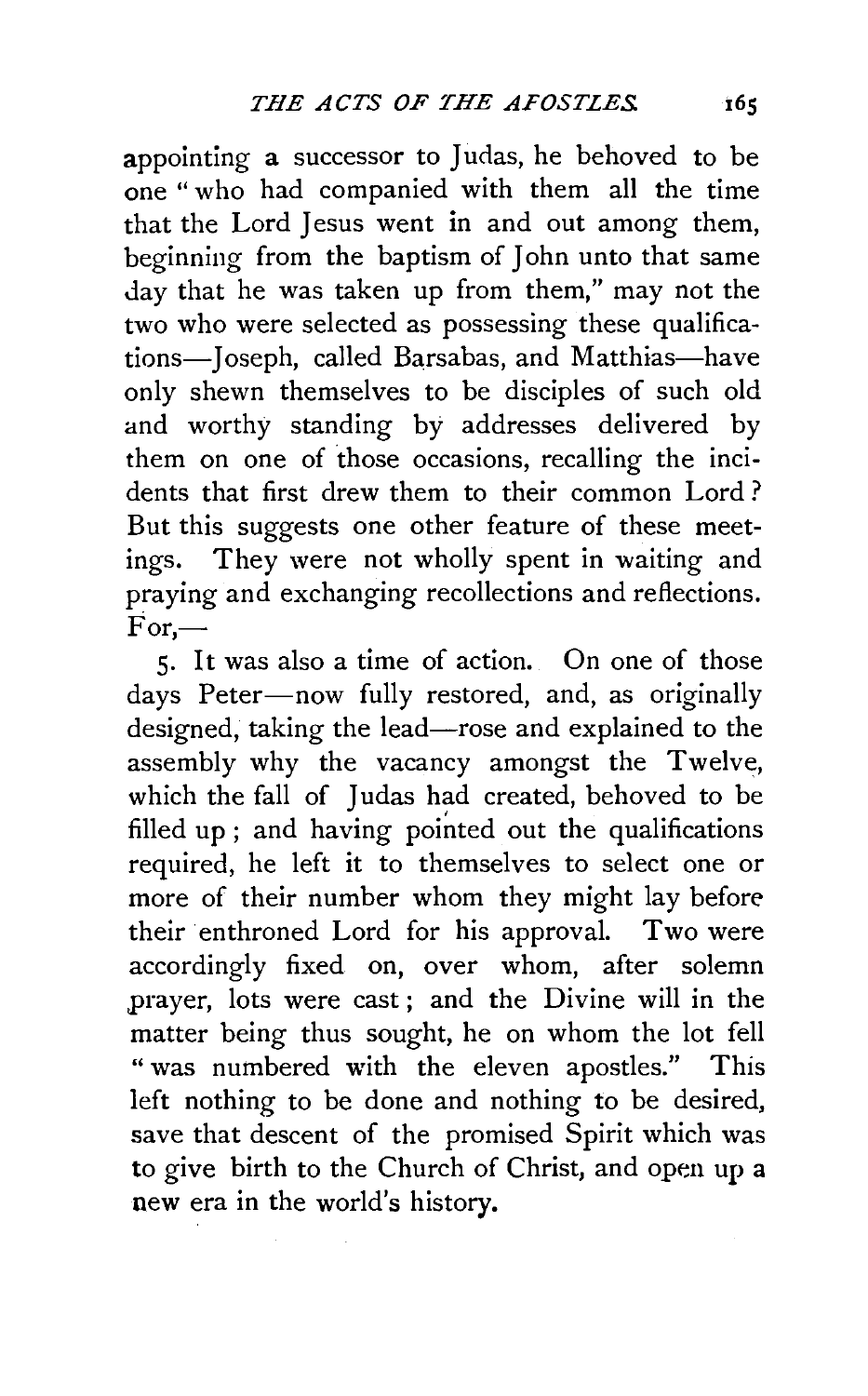"Apostles, prophets, pastors, all, Shall feel the shower of mercy fall, And starting at the Almighty's call *Give* what He gave, Till their high deeds the world appal, And sinners save."

Two other thoughts suggested by this preparatory scene will complete what we think it necessary to say on it.

There is something both affecting and instructive in Peter's way of speaking of Judas, when explaining why his place would have to be filled up. "He was *numbered* among us" apostles, as if scarcely of them. "This man," he calls him, who "was guide to them that took Jesus." And yet the speaker had himself, not many weeks before, foully dishonoured and deeply wounded his Lord. But as Peter was from the first a far higher style of man than Judas, so that "look" which his Lord gave him, and the bitter weeping with which it sent him out from the scene of his fall, were enough to shew how different was the character of his sin from that of the traitor, and his sorrow from that which in the other wrought only death. Accordingly, to Simon only did the Lord, on the day of his resurrection, appear *alone.* (Luke xxiv. 34.) What passed at that interview we shall never know here. Probably it was too sacred for· disclosure, if even capable of being put into words. But it sealed their reconciliation and cemented them more closely than ever, and nothing was then wanting to his conscious and acknowledged restoration to. the primary position assigned him at the beginning, but that public manifestation and authoritative expression of **it** before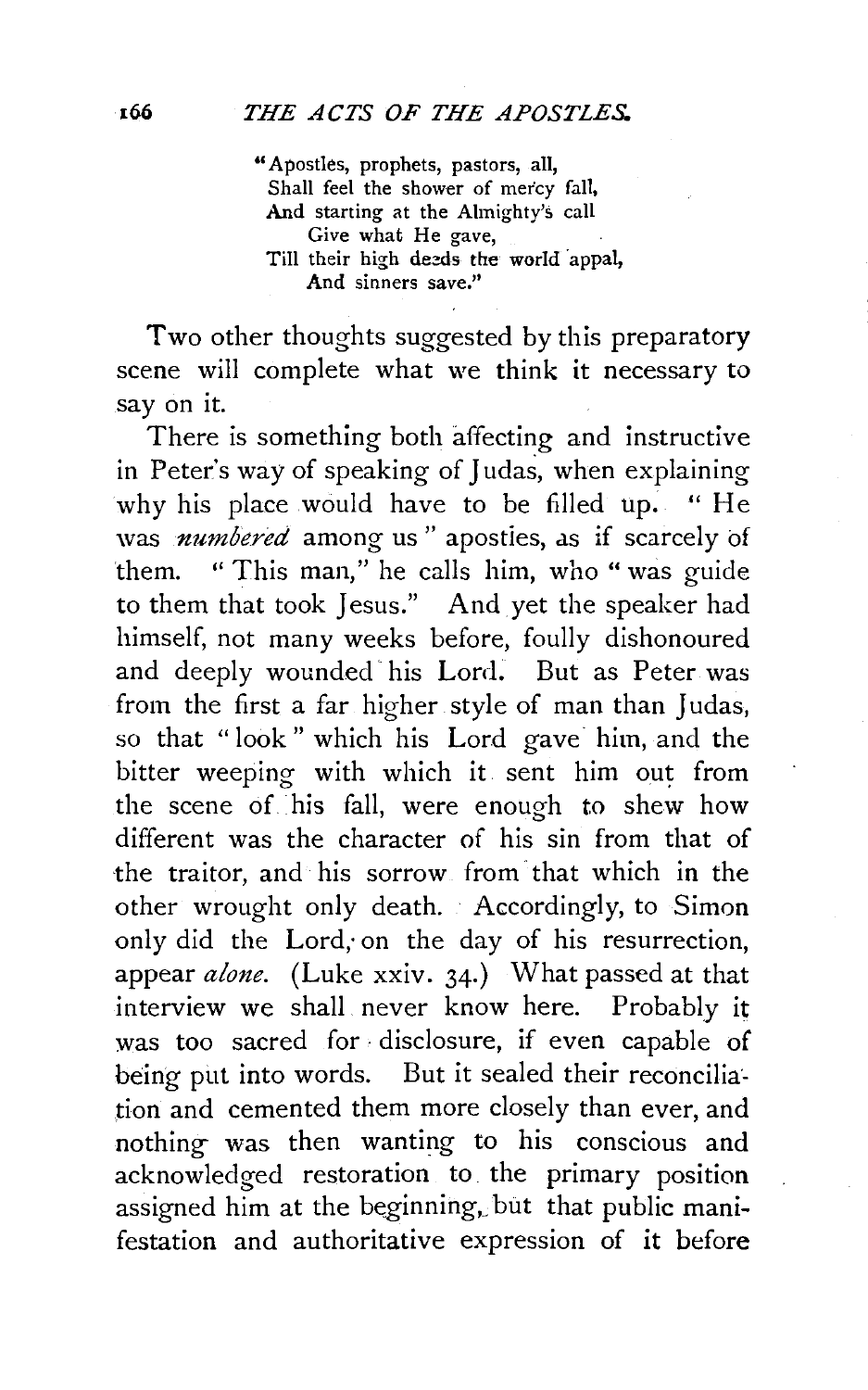the other apostles on that occasion when, after dining with them, and making-him thrice express his love to Him for his thrice denying Him, He bade him "feed his lambs," and then "feed his sheep." And here we find him rising in the upper room, conscious that his position was fully known to, and recognized by, all present-speaking of Judas, not as a fallen disciple, but as all along a dead branch on the Tree of Life, a stranger in the Lord's house, and never in "his own place" until, by his own awful act and deed, he " went to" it. And if, in the selectest of all select and sacred circles, there was one such ("one of you is a devil"), who shall say that at the great day there will not be found those who, like Judas, have "eaten and drunk in his presence, and," like him, " done in his name many wonderful works," to whom He will have to say, not ''Ye are fallen from grace," but, "I never knew you."

But mark now the bearing of Peter towards his fellow-believers. No priestly attitude does he assume. Though he leads, he associates the whole assembly with himself. He will have *them* to choose candidates for the apostleship; he accepts *their* nomi-·. nation ; and though it is all but certain that in laying these two before the Lord, *he* was the spokesman, this is not said. All the historian tells us is that *"they* prayed and said." Nor was it only on this first occasion, when he might be supposed rather to shrink, that he thus acted, but on every subsequent recorded occasion his carriage and procedure were entirely in keeping with this ; so little ground is there not only for the lordly assumptions of those